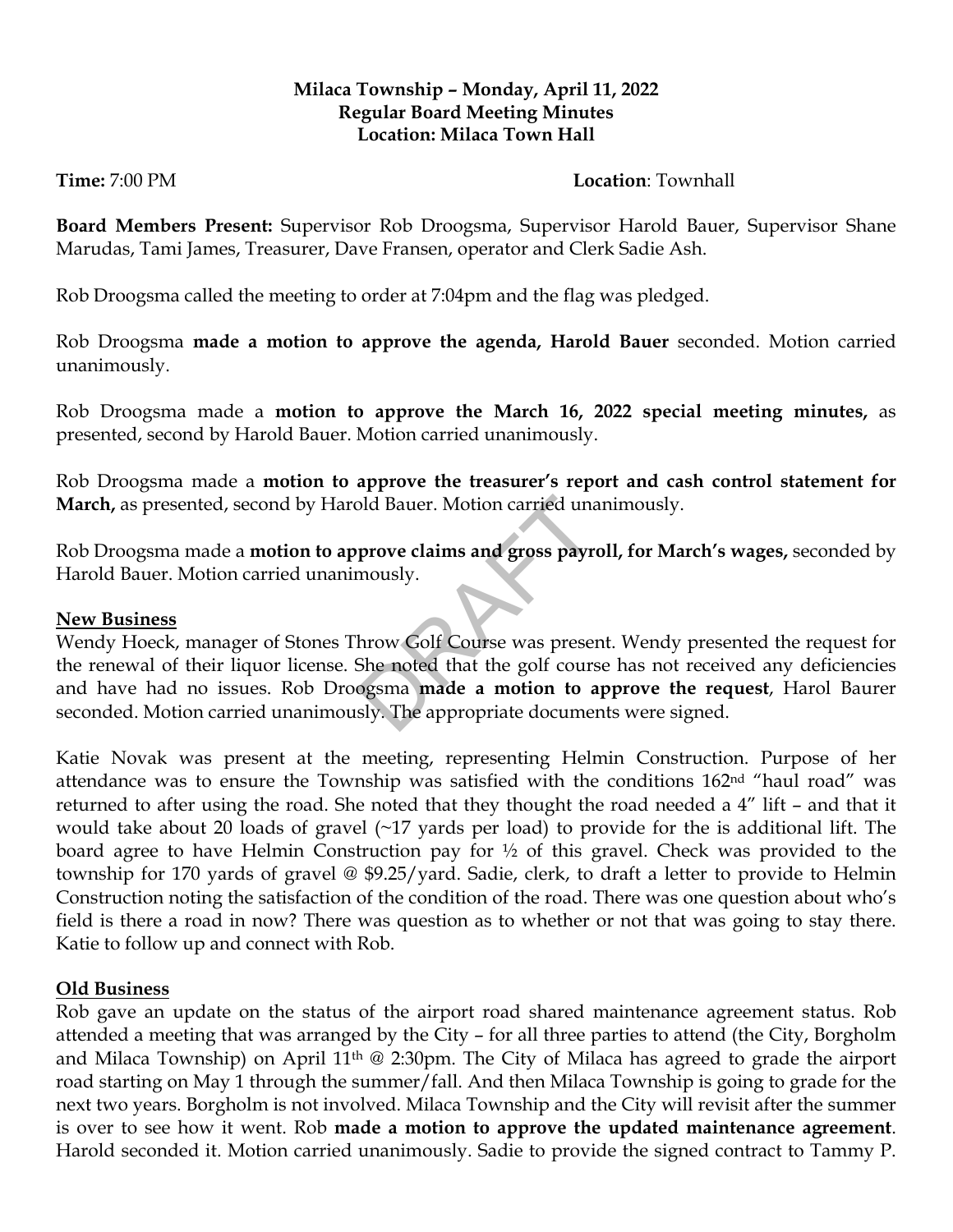(city manager) and Trudy W. (Borgholm clerk) for signature.

The City of Foreston's fire contract was reviewed. No changes in contract amount from FY21 to FY22. Rob **made a motion to approve the fire contract and pay the annual amount due**. Harold seconded it. Passed unanimously.

Sadie provided the Board with the credit card application from First National Bank of Milaca. The documents were signed accordingly. Sadie to bring the application in for processing.

Sadie provided the Board with a draft of the snowplowing reminder to mail to residents that are pushing snow across the road/into the road. The Board had no changes to the letter. Will use this next year, as needed.

#### **New Business**

Road Report: Rob provided the Board with an update on the condition of the roads. He noted that he received a call for 185<sup>th</sup> W St (West 130<sup>th</sup>) – Rob has it on his list for Dave to grade. On 130<sup>th</sup> Ave – snowplow hit resident's sign and "took it out". Rob is going to take a look at it. Rob noted that he has a handful of roads that need to be graded. Did not plow much this past month. He commented that most of the Township roads seem to be in pretty good shape. Not too many frost boils. After it rains (which it is supposed to do soon), planning to run over all of them with the grader. There was also some discussion about the potential use of plastic culverts. Apparently, the county uses them and they are less expensive than steel – just need to compact around them and need to be sure they have a qualify dual wall and ensure they are properly rated. Manning to run over all of th<br>
I use of plastic culverts. App<br>
ust need to compact around the<br>
properly rated.<br>
Ustain an understanding on hotels<br>
to let them know where with the make the move. Rot

Sadie contacted the Postmaster to obtain an understanding on how to go about moving mailboxes in cul-de-sac areas – the Township needs to let them know where we are planning to install/move the mailboxes and obtain approval – and then make the move. Rob will look at the specific areas that need to be addressed.

The board then discussed some general improvements, repairs and capital investments that might be considered in the next year or so. The new mower was recently ordered. Expecting it to arrive in later summer. Purchase price is \$14,900. Discussion re: to the need to fix the sidewalk, consider purchasing and installing gutters on the townhall to ensure proper water flow, otherwise likely going to have similar issues in the future. Rob to obtain some numbers/costs for gutters. Building has a foundation (FYI). Good to have moisture away from the building. The board will discuss seal coating the parking lot this summer.

During the road review the board plan to pay specific attention to which ditches are really bad and need brushing and more intensive ditch cleaning and tree removal. A decision needs to be made as to whether or not going to rent equipment, etc.

Sadie provided the Board with a list of donations that were recommended by the residents at the March 2022 annual meeting. Total recommended donations were \$2,550. Budgeted amount for donations for 2022 is \$2,500. Harold **made a motion to approve 2022 donations as presented/recommended at the March 8, 2022 annual meeting**. Rob seconded. Passed unanimously.

Rob presented the idea of potentially either offering a scholarship through the township or partnering with an affiliate to offer some sort of scholarship to township residents. No decision was